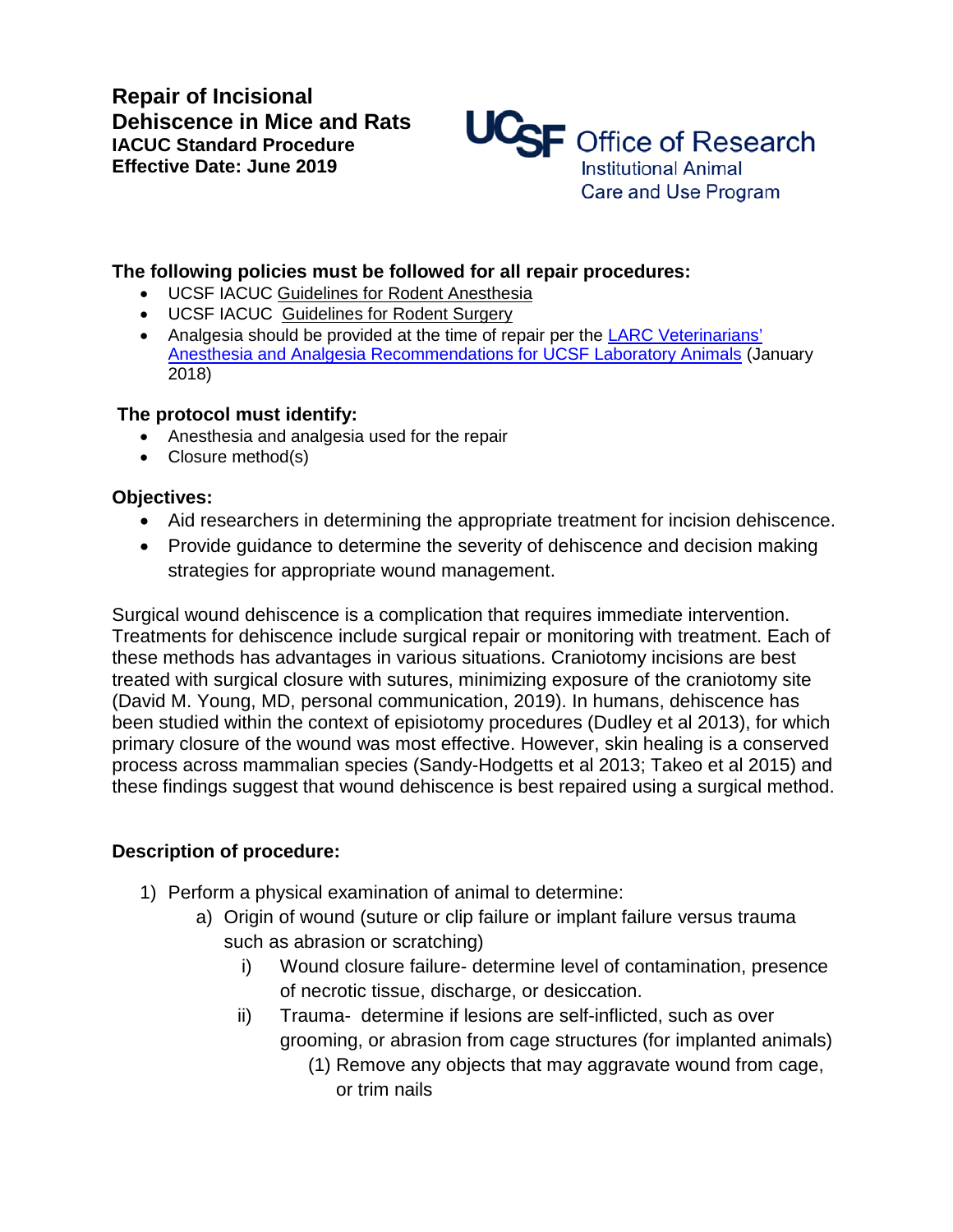- b) Depth of wound/incision
	- i) Superficial (epidermis only)
	- ii) Partial thickness (epidermis + dermis)
	- iii) Full thickness (epidermis + dermis + subcutaneous fat)
	- iv) Deep (epidermis + dermis + subcutaneous fat + exposing muscle/bone/connective tissue)
- c) Considerations
	- i) There must be adequate healthy skin surrounding the wound
		- (1) Surgical repair requires additional skin removal; larger incisions may leave a defect too large to close.
	- ii) Repairing incisions close to limbs or the head may impact mobility/movement, or the animal's ability to perform normal functions (walking, grooming, blinking.)
	- iii) Animals that are hunched or not moving well may not survive a second surgical procedure.
	- iv) Large or infected wounds are not likely to heal successfully.
		- (1) Excessive tension on the incision leads to poor blood supply and tissue necrosis.
		- (2) Severely contaminated wounds do not heal as well as clean wounds.
- 2) Determine if the wound should be surgically repaired or monitored and treated
	- a) Monitor- Appropriate for superficial or partial thickness wounds
		- i) Allow wound to heal on its own. Remove necrotic tissue and contamination by cleansing the wound with sterile saline or dilute chlorhexidine.
		- ii) Aid healing and prevent secondary infection with topical dilute chlorhexidine solution and antibiotic ointment.
		- iii) Provide analgesia per protocol or LARC veterinary staff recommendations.
	- b) Surgical Dehiscence Repair- Appropriate for full thickness and deep wounds
		- i) Perform procedure as described in IACUC standard procedure ["Repair of Incisional Dehiscence or Implant](https://iacuc.ucsf.edu/sites/g/files/tkssra751/f/wysiwyg/DehiscenceRepairIncision_1.pdf) Failure in Mice and [Rats"](https://iacuc.ucsf.edu/sites/g/files/tkssra751/f/wysiwyg/DehiscenceRepairIncision_1.pdf)
		- ii) Analgesia is required as described in the original surgery, or per LARC veterinary staff recommendations.
		- iii) Monitor animal for at least three days post-surgery.
		- iv) Consult LARC veterinary staff if complications occur or wound does not heal.
		- v) Second dehiscence cannot be repaired and the animal must be euthanized unless approved by a LARC veterinarian.